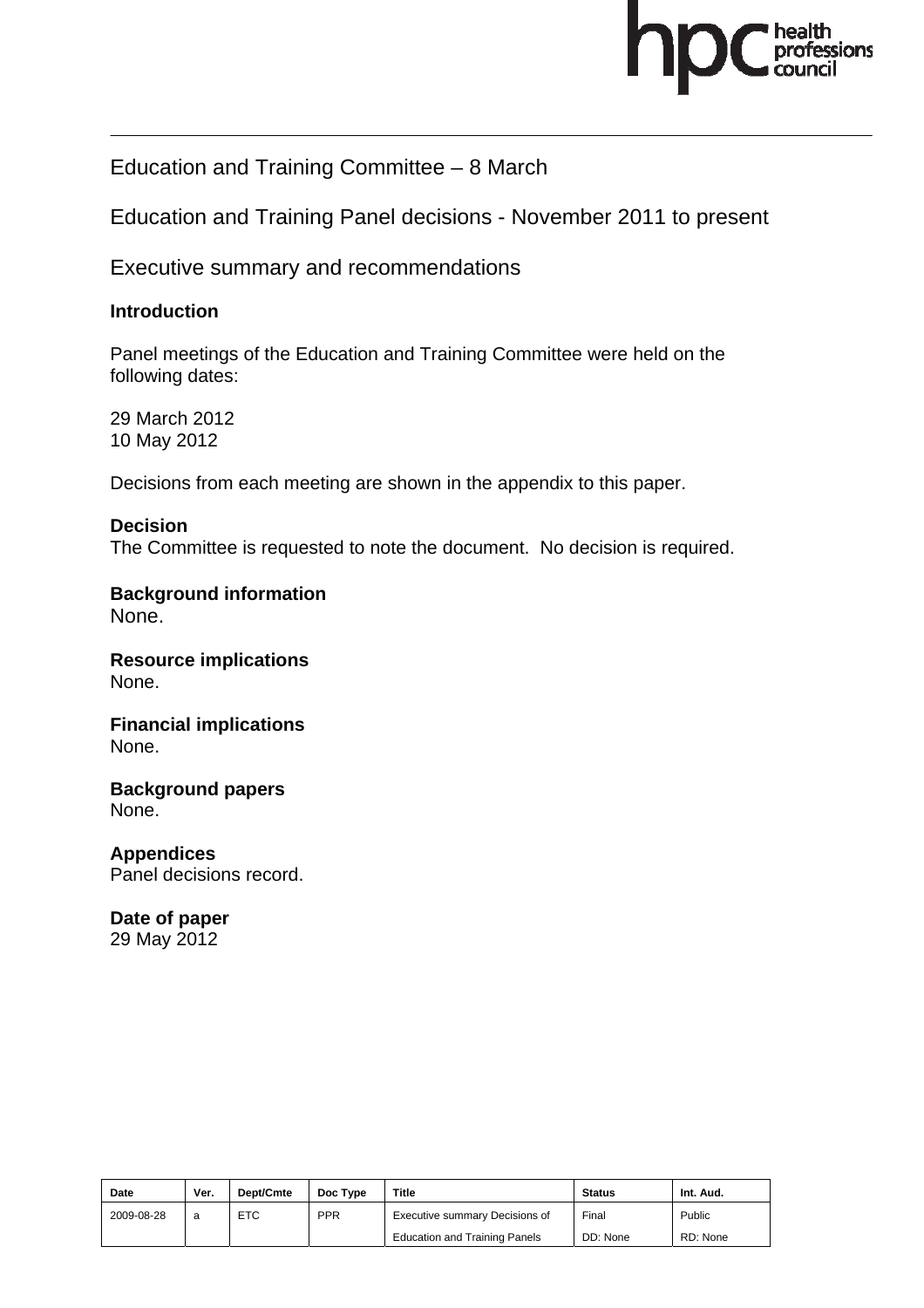## **Thursday 29 March 2012**

#### Programmes approved without conditions

| <b>Education provider</b>           | <b>Programme Name</b>          | <b>Mode</b>      |
|-------------------------------------|--------------------------------|------------------|
| South Western Ambulance             | <b>IHCD Paramedic Award</b>    | <b>Full Time</b> |
| <b>Service NHS Foundation Trust</b> |                                |                  |
| <b>University College London</b>    | D.Ed.Psy Educational and Child | <b>Full Time</b> |
|                                     | Psychology                     |                  |

#### Programmes approved subject to conditions

|    | <b>Education provider</b>                                                              | <b>Programme Name</b>                                                | <b>Mode</b>      |
|----|----------------------------------------------------------------------------------------|----------------------------------------------------------------------|------------------|
| 1. | <b>Queen Margaret University</b>                                                       | Local Anaesthesia for HPC registered<br>podiatrists                  | <b>Full Time</b> |
| 2. | South Western Ambulance<br>Service NHS Foundation Trust &<br><b>Prometheus Medical</b> | <b>IHCD Paramedic Award</b>                                          | <b>Full Time</b> |
| 3. | University of Bradford                                                                 | BSc (Hons) Healthcare Science - Life<br>Sciences (Blood Science)     | <b>Full Time</b> |
| 4. | University of Bradford                                                                 | BSc (Hons) Healthcare Science - Life<br>Sciences (Cellular Science)  | <b>Full Time</b> |
| 5. | University of Bradford                                                                 | BSc (Hons) Healthcare Science - Life<br>Sciences (Genetics Science)  | <b>Full Time</b> |
| 6. | University of Bradford                                                                 | BSc (Hons) Healthcare Science - Life<br>Sciences (Infection Science) | <b>Full Time</b> |

## Programmes approved with conditions now met

|                  | <b>Education provider</b>            | <b>Programme Name</b>                     | <b>Mode</b>      |
|------------------|--------------------------------------|-------------------------------------------|------------------|
| 1.               | <b>Glasgow Caledonian University</b> | <b>BSc (Hons) Orthoptics</b>              | <b>Full Time</b> |
| $\overline{2}$ . | South Western Ambulance              |                                           |                  |
|                  | Service NHS Foundation Trust &       |                                           |                  |
|                  | <b>Prometheus Medical</b>            | <b>IHCD Paramedic Award</b>               | <b>Full Time</b> |
| 3.               |                                      | BSc (Hons) Healthcare Science - Life      |                  |
|                  | University of Bradford               | Sciences (Blood Science)                  | <b>Full Time</b> |
| 4.               |                                      | BSc (Hons) Healthcare Science - Life      |                  |
|                  | University of Bradford               | Sciences (Cellular Science)               | <b>Full Time</b> |
| 5.               |                                      | BSc (Hons) Healthcare Science - Life      |                  |
|                  | University of Bradford               | Sciences (Genetics Science)               | <b>Full Time</b> |
| 6.               |                                      | BSc (Hons) Healthcare Science - Life      |                  |
|                  | University of Bradford               | Sciences (Infection Science)              | <b>Full Time</b> |
| 7.               | University of Chester                | <b>BSc (Hons) Nutrition and Dietetics</b> | <b>Full Time</b> |

# Programmes approved following annual monitoring audit

| <b>Education provider</b>            | <b>Programme Name</b>        | <b>Mode</b>      |
|--------------------------------------|------------------------------|------------------|
| <b>Bangor University</b>             | Pg Dip Occupational Therapy  | <b>Full Time</b> |
|                                      |                              | Accelerated      |
| <b>British Psychological Society</b> | Qualification in Counselling | Flexible         |
|                                      | Psychology                   |                  |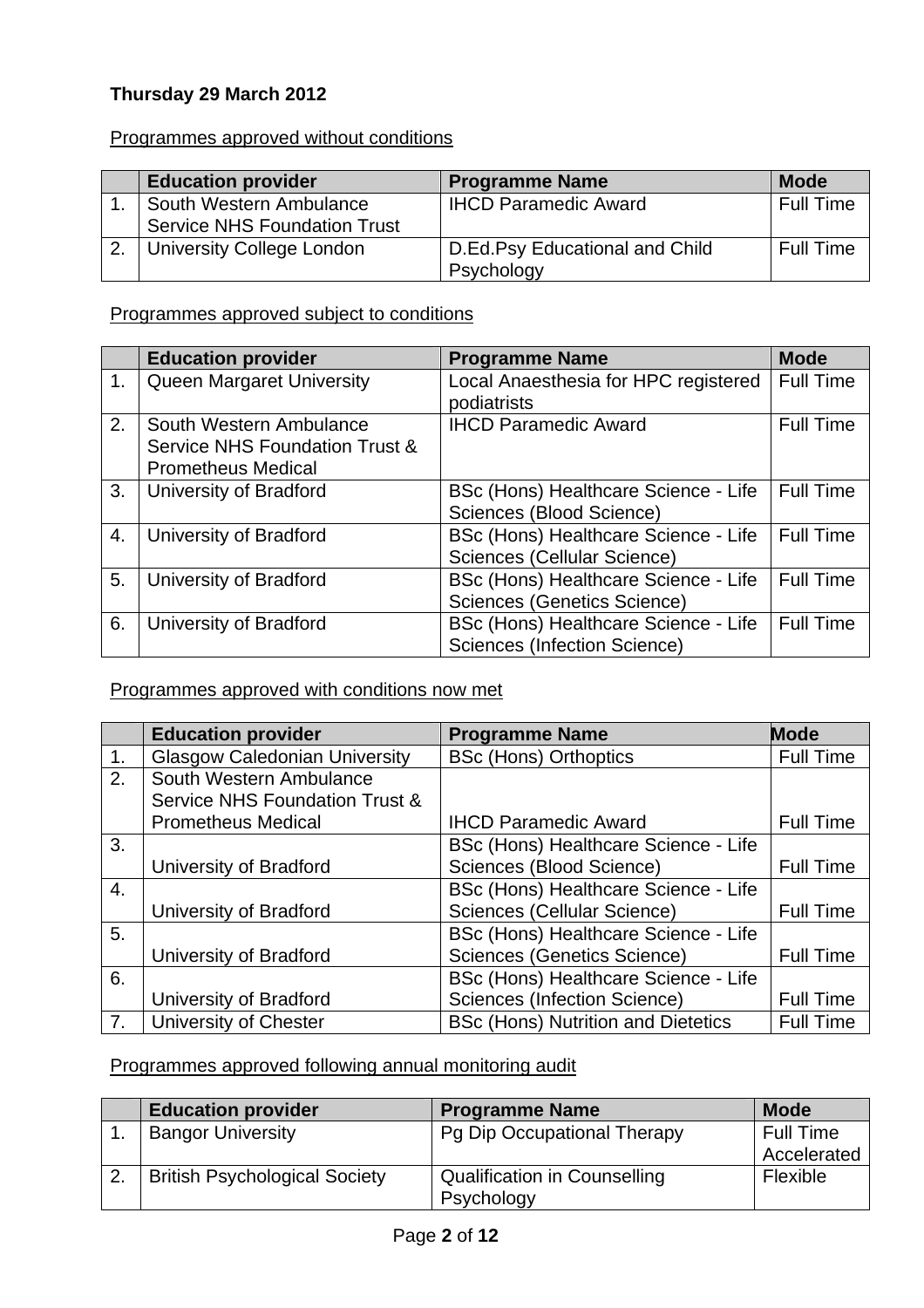| 3.   | Institute of Psychiatry, King's<br>College London | Doctorate in Clinical Psychology<br>(DClinPsy)  | <b>Full Time</b>              |
|------|---------------------------------------------------|-------------------------------------------------|-------------------------------|
| 4.   | Iron Mill Institute, Exeter                       | MA Drama Therapy                                | Part Time                     |
| 5.   | <b>Keele University</b>                           | <b>Supplementary Prescribing for Allied</b>     | <b>Part Time</b>              |
|      |                                                   | <b>Health Professionals</b>                     |                               |
| 6.   | <b>Nottingham Trent University</b>                | <b>BSc (Hons) Applied Biomedical</b>            | <b>Full Time</b>              |
|      |                                                   | Science                                         |                               |
| 7.   | Queen Margaret University                         | <b>MSc Art Psychotherapy</b>                    | <b>Full Time</b>              |
|      |                                                   | (International)                                 |                               |
| 8.   | <b>Queen Margaret University</b>                  | <b>MSc Art Psychotherapy</b>                    | Part Time                     |
|      |                                                   | (International)                                 |                               |
| 9.   | Queen Margaret University                         | Post Graduate Diploma (pre-                     | <b>Full Time</b>              |
|      |                                                   | registration) in Speech and                     |                               |
|      |                                                   | Language Therapy                                |                               |
| 10.  | <b>Roehampton University</b>                      | <b>MA Dramatherapy</b>                          | Part Time                     |
| 11.  | <b>Sheffield Hallam University</b>                | <b>BSc (Hons) Occupational Therapy</b>          | <b>Work</b>                   |
|      |                                                   | (Practice Based Learning)                       | <b>Based</b>                  |
|      |                                                   |                                                 | learning                      |
| 12.  | <b>Sheffield Hallam University</b>                | BSc (Hons) Physiotherapy (Practice              | <b>Work</b>                   |
|      |                                                   | <b>Based Learning)</b>                          | <b>Based</b>                  |
|      |                                                   |                                                 | learning                      |
| 13.  | <b>Sheffield Hallam University</b>                | Diploma of Higher Education                     | <b>Full Time</b>              |
|      |                                                   | <b>Paramedic Practice</b>                       |                               |
| 14.  | <b>Teesside University</b>                        | Doctorate in Clinical Psychology                | <b>Full Time</b>              |
|      |                                                   | (DclinPsy)                                      |                               |
| 15.  | The Robert Gordon University                      | <b>BSc (Hons) Applied Biomedical</b>            | <b>Full Time</b>              |
|      |                                                   | <b>Sciences</b>                                 |                               |
| 16.  | The Robert Gordon University                      | <b>BSc (Hons) Diagnostic Radiography</b>        | <b>Full Time</b>              |
| 17.  | The Robert Gordon University                      | <b>BSc (Hons) Nutrition and Dietetics</b>       | <b>Full Time</b>              |
| 18.  | <b>University of Essex</b>                        | <b>BSc (Hons) Biomedical Sciences</b>           | <b>Full Time</b>              |
|      |                                                   | (Integrated)                                    |                               |
|      | 19. University of Essex                           | Practice Certificate in                         | Part Time                     |
|      |                                                   | <b>Supplementary Prescribing for Allied</b>     |                               |
|      |                                                   | <b>Health Professionals</b>                     |                               |
| 20.  | University of Glamorgan                           | <b>Supplementary Prescribing</b>                | Part Time<br><b>Full Time</b> |
| 21.  | <b>University Of Lincoln</b>                      | <b>BSc (Hons) Applied Biomedical</b><br>Science |                               |
| 22.1 | University Of Lincoln                             | <b>BSc (Hons) Applied Biomedical</b>            | Part Time                     |
|      |                                                   | Science                                         |                               |
| 23.  | University of Plymouth                            | <b>BSc (Hons) Dietetics</b>                     | <b>Full Time</b>              |
| 24.  | University of Plymouth                            | <b>BSc (Hons) Physiotherapy</b>                 | <b>Full Time</b>              |
| 25.  | University of Wales Institute                     | <b>BSc (Hons) Applied Biomedical</b>            | <b>Full Time</b>              |
|      | Cardiff                                           | Science                                         |                               |
| 26.  | University of Wales Institute                     | <b>BSc (Hons) Applied Biomedical</b>            | Part Time                     |
|      | Cardiff                                           | Science                                         |                               |
| 27.  | University of Wales Institute                     | BSc (Hons) Human Nutrition and                  | <b>Full Time</b>              |
|      | Cardiff                                           | <b>Dietetics</b>                                |                               |
| 28.  | University of Wales Institute                     | BSc (Hons) Speech and Language                  | <b>Full Time</b>              |
|      | Cardiff                                           | Therapy                                         |                               |
| 29.  | University of Wales Institute                     | <b>MSc Dietetics</b>                            | <b>Full Time</b>              |
|      | Cardiff                                           |                                                 |                               |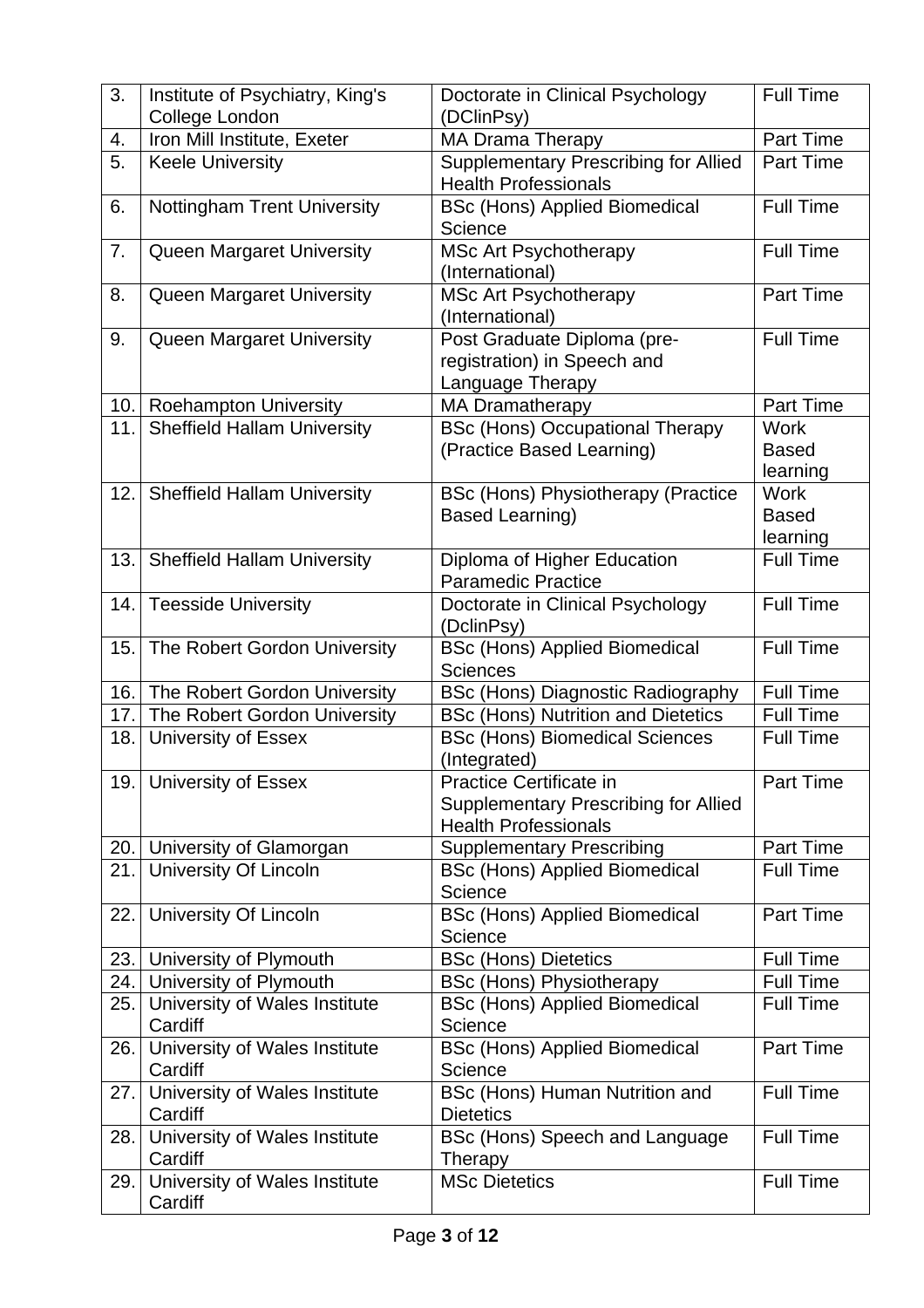| 30.1 | University of Wales Institute<br>Cardiff | <b>Pg Dip Dietetics</b>                                            | <b>Full Time</b>                 |
|------|------------------------------------------|--------------------------------------------------------------------|----------------------------------|
| 31.1 | University of Wales Institute<br>Cardiff | Pharmacology (PR)                                                  | <b>Part Time</b>                 |
| 32.1 | University of Worcester                  | FD in Pre Hospital Unscheduled and<br><b>Emergency Care</b>        | <b>Full Time</b>                 |
| 33.1 | University of Worcester                  | Non-Medical Independent and<br>Supplementary Prescribing (Level 6) | <b>Part Time</b>                 |
| 34.  | University of Worcester                  | Non-Medical Independent and<br>Supplementary Prescribing (Level 7) | Part Time                        |
| 35.  | <b>York St John University</b>           | <b>BHSc (Hons) Occupational Therapy</b>                            | Full time                        |
| 36.  | <b>York St John University</b>           | <b>BHSc (Hons) Occupational Therapy</b>                            | <b>Part Time</b><br>(In Service) |
| 37.1 | <b>York St John University</b>           | <b>BHSc (Hons) Physiotherapy</b>                                   | <b>Full Time</b>                 |

Programmes approved on receipt of an annual monitoring declaration

|     | <b>Education provider</b>         | <b>Programme Name</b>                                                                                                  | <b>Mode</b>      |
|-----|-----------------------------------|------------------------------------------------------------------------------------------------------------------------|------------------|
| 1.  | <b>Birmingham City University</b> | Non-medical Prescribing for Allied<br><b>Health Professionals</b>                                                      | <b>Full Time</b> |
| 2.  | <b>Birmingham City University</b> | Non-medical Prescribing for Allied<br><b>Health Professionals</b>                                                      | Part Time        |
| 3.  | <b>Birmingham City University</b> | <b>DipHE Operating Department</b><br>Practice                                                                          | <b>Full Time</b> |
| 4.  | De Montfort University            | BSc (Hons) Human Communication -<br>Speech and Language Therapy                                                        | <b>Full Time</b> |
| 5.  | De Montfort University            | <b>BSc (Hons) Human Communication -</b><br>Speech and Language Therapy                                                 | Part Time        |
| 6.  | Institute of Biomedical Science   | Certificate of Competence (Non-<br>accredited degree followed by<br><b>Registration Training Portfolio)</b>            | Flexible         |
| 7.  | Institute of Biomedical Science   | Certificate of Competence (Degree<br>followed by Registration Training<br>Portfolio)                                   | Flexible         |
| 8.  | Institute of Biomedical Science   | Certificate of Competence (Degree<br>containing the Registration Training<br>Portfolio)                                | Flexible         |
| 9.  | King's College London             | MSc in Physiotherapy (Pre-<br>registration)                                                                            | <b>Full Time</b> |
| 10. | <b>Newcastle University</b>       | <b>MSc Language Pathology</b>                                                                                          | <b>Full Time</b> |
| 11. | <b>Newcastle University</b>       | BSc (Hons) Speech and Language<br><b>Sciences</b>                                                                      | <b>Full Time</b> |
| 12. | St George's, University of London | <b>BSc (Hons) Therapeutic Radiography</b>                                                                              | <b>Full Time</b> |
| 13. | St George's, University of London | <b>Practice Certificate in Supplementary</b><br><b>Prescribing Health Professions</b><br>Council (HPC) Members Level 6 | Part Time        |
| 14. | St George's, University of London | PG Practice Cert in Supplementary<br><b>Prescribing (Health Professions</b><br>Council (HPC) members) Level 7          | Part Time        |
| 15. | <b>Staffordshire University</b>   | Foundation Degree in Professional<br>Development in Paramedic Science                                                  | <b>Full Time</b> |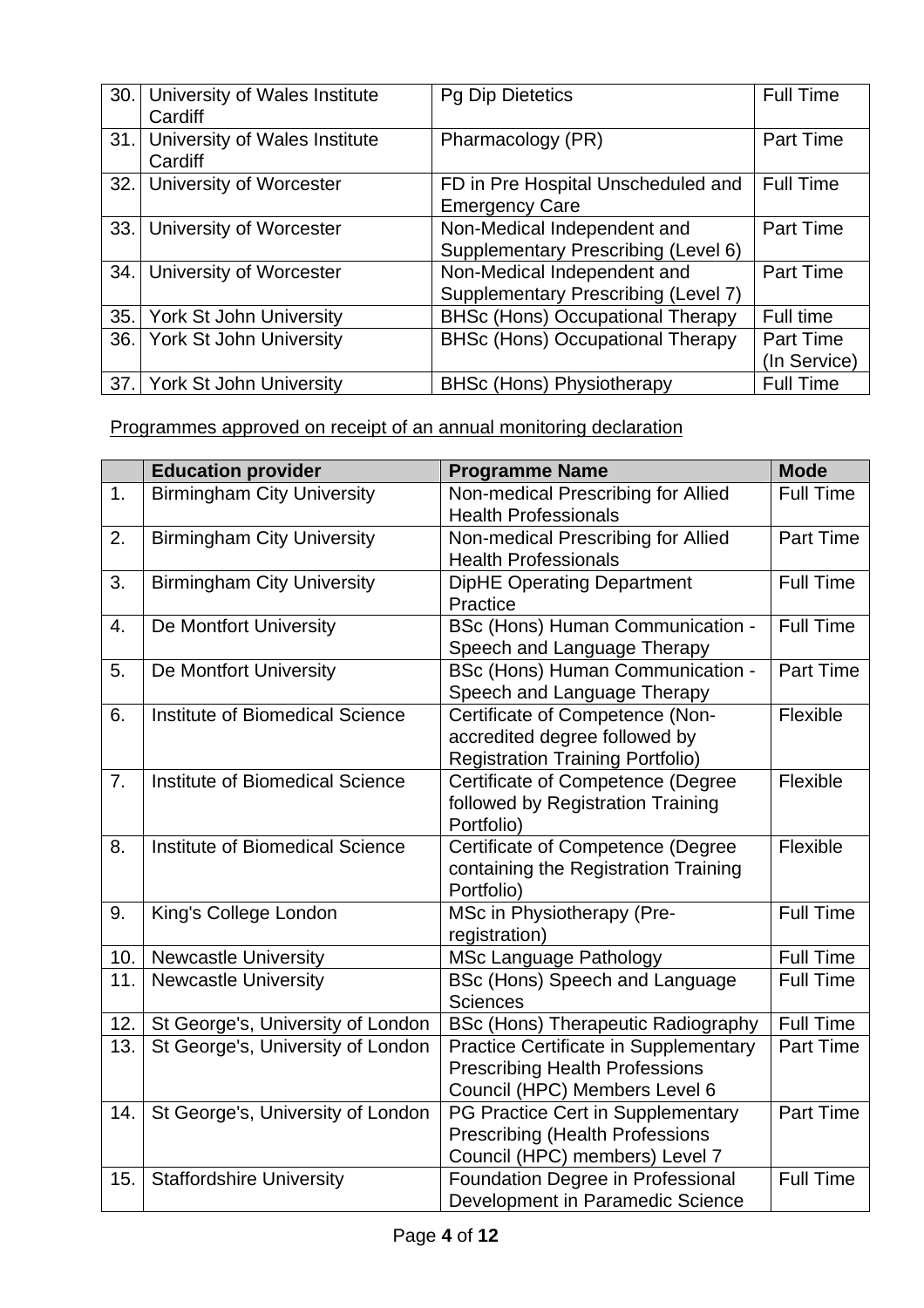| 16. | <b>Staffordshire University</b> | <b>Supplementary Prescribing for Allied</b><br><b>Health Professionals</b> | Part Time        |
|-----|---------------------------------|----------------------------------------------------------------------------|------------------|
| 17. | <b>Staffordshire University</b> | <b>BSc (Hons) Occupational Therapy</b>                                     | <b>Part Time</b> |
|     |                                 | (Outreach)                                                                 | $($ ln           |
|     |                                 |                                                                            | Service)         |
| 18. | University of Birmingham        | MSc Physiotherapy (Pre-registration)                                       | <b>Full Time</b> |
| 19. | <b>University of Bradford</b>   | <b>Prescribing for Health Care</b>                                         | <b>Part Time</b> |
|     |                                 | Professionals                                                              |                  |
| 20. | University of Cumbria           | <b>BSc (Hons) Occupational Therapy</b>                                     | <b>Full Time</b> |
| 21. | University of Cumbria           | <b>BSc (Hons) Occupational Therapy</b>                                     | <b>Part Time</b> |
| 22. | University of Cumbria           | <b>MSc Occupational Therapy</b>                                            | <b>Full Time</b> |
|     |                                 | (Accelerated route)                                                        |                  |
| 23. | University of Cumbria           | <b>BSc (Hons) Physiotherapy</b>                                            | <b>Full Time</b> |
| 24. | University of Cumbria           | MSc Physiotherapy (pre registration,                                       | <b>Full Time</b> |
|     |                                 | Accelerated route)                                                         |                  |
| 25. | University of Cumbria           | <b>BSc (Hons) Diagnostic Radiography</b>                                   | <b>Full Time</b> |
| 26. | University of Cumbria           | Non-Medical Prescribing (Masters                                           | <b>Part Time</b> |
|     |                                 | Level)                                                                     | Part Time        |
| 27. | University of Cumbria           | <b>Non-Medical Prescribing</b>                                             |                  |
| 28. | University of Hertfordshire     | (Undergraduate Level)<br><b>BSc (Hons) Diagnostic Radiography</b>          | <b>Full Time</b> |
|     |                                 | and Imaging                                                                |                  |
| 29. | University of Hertfordshire     | BSc (Hons) Radiotherapy and                                                | <b>Full Time</b> |
|     |                                 | Oncology                                                                   |                  |
| 30. | University of Hertfordshire     | Practice Certificate in Non Medical                                        | <b>Part Time</b> |
|     |                                 | <b>Prescribing for Allied Health</b>                                       |                  |
|     |                                 | Professionals                                                              |                  |
| 31. | University of Huddersfield      | <b>DipHE Operating Department</b>                                          | <b>Full Time</b> |
|     |                                 | Practice                                                                   |                  |
| 32. | University of Huddersfield      | <b>Clinical Pharmacology for Podiatrists</b>                               | Part Time        |
| 33. | University of Liverpool         | <b>BSc (Hons) Diagnostic Radiography</b>                                   | <b>Full Time</b> |
| 34. | University of Liverpool         | <b>BSc (Hons) Radiotherapy</b>                                             | <b>Full Time</b> |
| 35. | University of Liverpool         | Pg Dip (Radiotherapy)                                                      | <b>Full Time</b> |
| 36. | <b>University of Salford</b>    | <b>BSc (Hons) Prosthetics and Orthotics</b>                                | <b>Full Time</b> |
| 37. | <b>University of Salford</b>    | <b>BSc (Hons) Occupational Therapy</b>                                     | <b>Full Time</b> |
| 38. | <b>University of Salford</b>    | <b>BSc (Hons) Occupational Therapy</b>                                     | Part Time        |
| 39. | <b>University of Salford</b>    | <b>BSc (Hons) Physiotherapy</b>                                            | Full Time        |
| 40. | <b>University of Salford</b>    | <b>BSc (Hons) Physiotherapy</b>                                            | Part Time        |
| 41. | University of Salford           | <b>BSc (Hons) Diagnostic Radiography</b>                                   | <b>Full Time</b> |
| 42. | <b>University of Salford</b>    | <b>BSc (Hons) Podiatry</b>                                                 | Full Time        |
| 43. | <b>University of Salford</b>    | <b>BSc (Hons) Podiatry</b>                                                 | <b>Part Time</b> |
| 44. | <b>University of Salford</b>    | Non-Medical Prescribing (Level 7)                                          | Flexible         |
| 45. | University of Salford           | Non-Medical Prescribing (Level 6)                                          | Flexible         |
| 46. | University of Salford           | Prescription only Medicine for<br>Podiatrists                              | Part Time        |
| 47. | University of Southampton       | <b>BSc (Hons) Occupational Therapy</b>                                     | <b>Full Time</b> |
| 48. | University of Southampton       | <b>BSc (Hons) Occupational Therapy</b>                                     | Part Time        |
| 49. | University of Southampton       | <b>MSc Occupational Therapy (Pre-</b>                                      | <b>Full Time</b> |
|     |                                 | registration)                                                              |                  |
| 50. | University of Southampton       | Pg Dip Occupational Therapy (Pre-                                          | <b>Full Time</b> |
|     |                                 | registration)                                                              |                  |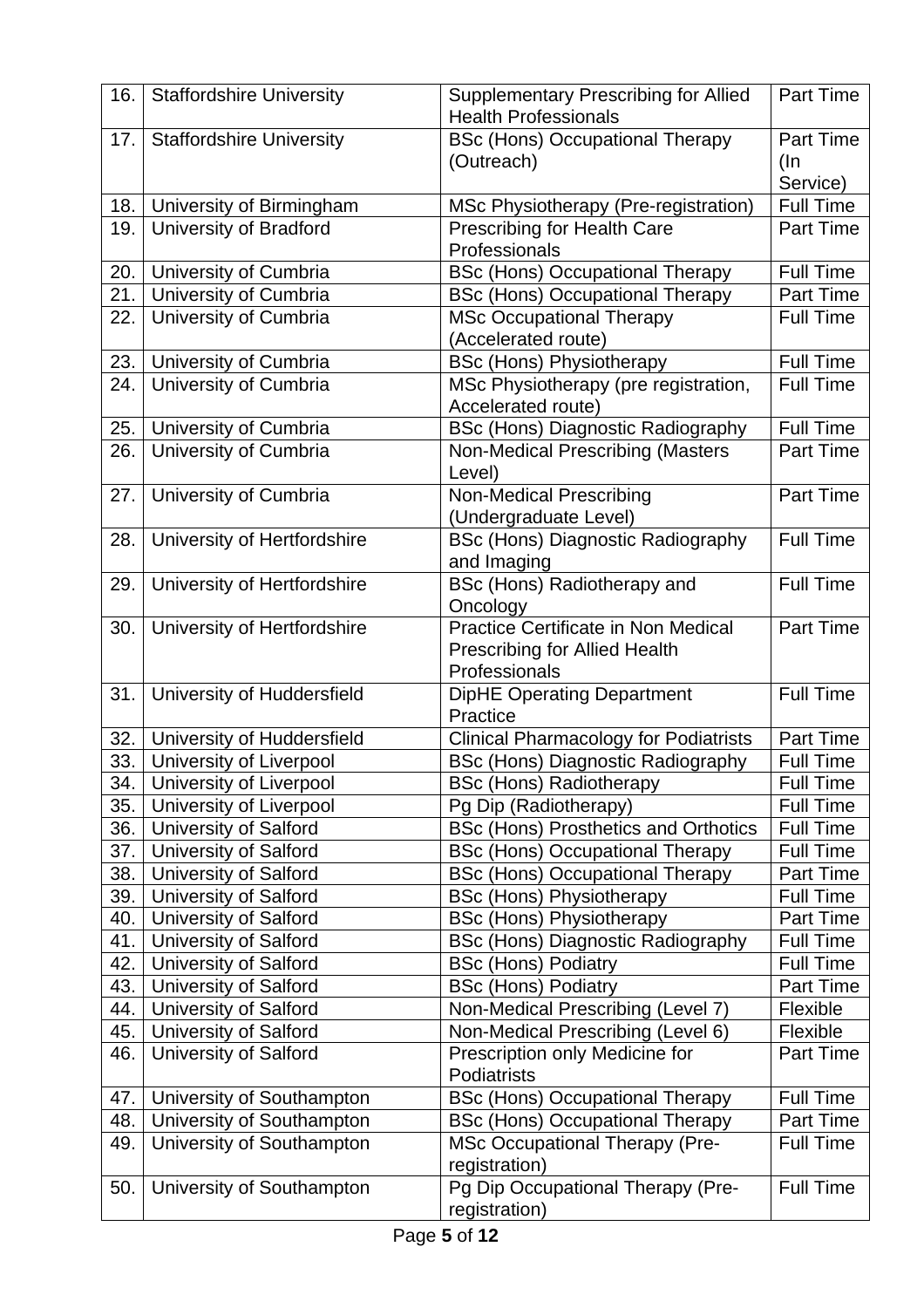| 51.1 | University of Southampton      | <b>BSc (Hons) Podiatry</b>             | <b>Full Time</b> |
|------|--------------------------------|----------------------------------------|------------------|
| 52.1 | University of Southampton      | <b>MSc Podiatry (Pre-registration)</b> | <b>Full Time</b> |
| 53.1 | University of Southampton      | Pg Dip Podiatry (Pre-registration)     | <b>Full Time</b> |
|      | 54. University of Southampton  | Pg Dip Physiotherapy (Pre-             | <b>Full Time</b> |
|      |                                | registration)                          |                  |
|      | 55.   University of Sunderland | <b>BSc (Hons) Applied Biomedical</b>   | <b>Full Time</b> |
|      |                                | <b>Sciences</b>                        |                  |

Programmes approved following major change

|     | <b>Education provider</b>                         | <b>Programme Name</b>                                                 | <b>Mode</b>      |
|-----|---------------------------------------------------|-----------------------------------------------------------------------|------------------|
| 1.  | <b>Cardiff University (Prifysgol</b><br>Caerdydd) | <b>BSc (Hons) Occupational Therapy</b>                                | <b>Full Time</b> |
| 2.  | <b>Cardiff University (Prifysgol</b><br>Caerdydd) | <b>BSc (Hons) Occupational Therapy</b>                                | <b>Part Time</b> |
| 3.  | <b>Glyndwr University</b>                         | <b>BSc (Hons) Occupational Therapy</b>                                | Part Time        |
| 4.  | Liverpool John Moores University                  | <b>BSc (Hons) Applied Biomedical</b><br>Science                       | <b>Full Time</b> |
| 5.  | Liverpool John Moores University                  | <b>BSc (Hons) Applied Biomedical</b><br>Science                       | Part Time        |
| 6.  | Manchester Metropolitan<br>University             | BSc (Hons) Speech Pathology and<br>Therapy                            | <b>Full Time</b> |
| 7.  | <b>Newcastle University</b>                       | <b>MSc Language Pathology</b>                                         | <b>Full Time</b> |
| 8.  | <b>University College London</b>                  | MSc Speech and Language Sciences                                      | <b>Full Time</b> |
| 9.  | University of Brighton                            | <b>BSc (Hons) Physiotherapy</b>                                       | <b>Full Time</b> |
| 10. | University of Huddersfield                        | <b>BSc (Hons) Physiotherapy</b>                                       | <b>Full Time</b> |
| 11. | <b>University of Salford</b>                      | <b>BSc (Hons) Prosthetics and Orthotics</b>                           | <b>Full Time</b> |
| 12. | University of Southampton                         | <b>BSc (Hons) Occupational Therapy</b>                                | <b>Full Time</b> |
| 13. | University of Southampton                         | <b>BSc (Hons) Occupational Therapy</b>                                | Part Time        |
| 14. | University of Southampton                         | <b>BSc (Hons) Podiatry</b>                                            | <b>Full Time</b> |
| 15. | University of the West of<br>England, Bristol     | <b>BSc (Hons) Physiotherapy</b>                                       | <b>Full Time</b> |
| 16. | University of the West of<br>England, Bristol     | <b>BSc (Hons) Occupational Therapy</b>                                | <b>Full Time</b> |
| 17. | University of the West of<br>England, Bristol     | Post Graduate Diploma in Health<br>Psychology (Professional Practice) | Part Time        |
| 18. | University of the West of<br>England, Bristol     | Professional Doctorate in Health<br>Psychology                        | Part Time        |

Approval withdrawn from programmes that have no students or are no longer admitting students (closure of a programme) with consent

|    | <b>Education provider</b>             | <b>Programme Name</b>                                                    | <b>Mode</b>      |
|----|---------------------------------------|--------------------------------------------------------------------------|------------------|
| 1. | London Metropolitan University        | <b>MSc Human Nutrition and Dietetics</b>                                 | <b>Full Time</b> |
| 2. | <b>London Metropolitan University</b> | Pg Dip Human Nutrition and Dietetics                                     | <b>Full Time</b> |
| 3. | <b>Sheffield Hallam University</b>    | <b>BSc (Hons) Physiotherapy</b>                                          | Part time        |
| 4. | University of Worcester               | Non-Medical Independent and<br><b>Supplmentary Prescribing (Level 6)</b> | Part time        |
| 5. | University of Worcester               | Non-Medical Independent and<br>Supplmentary Prescribing (Level 7)        | Part time        |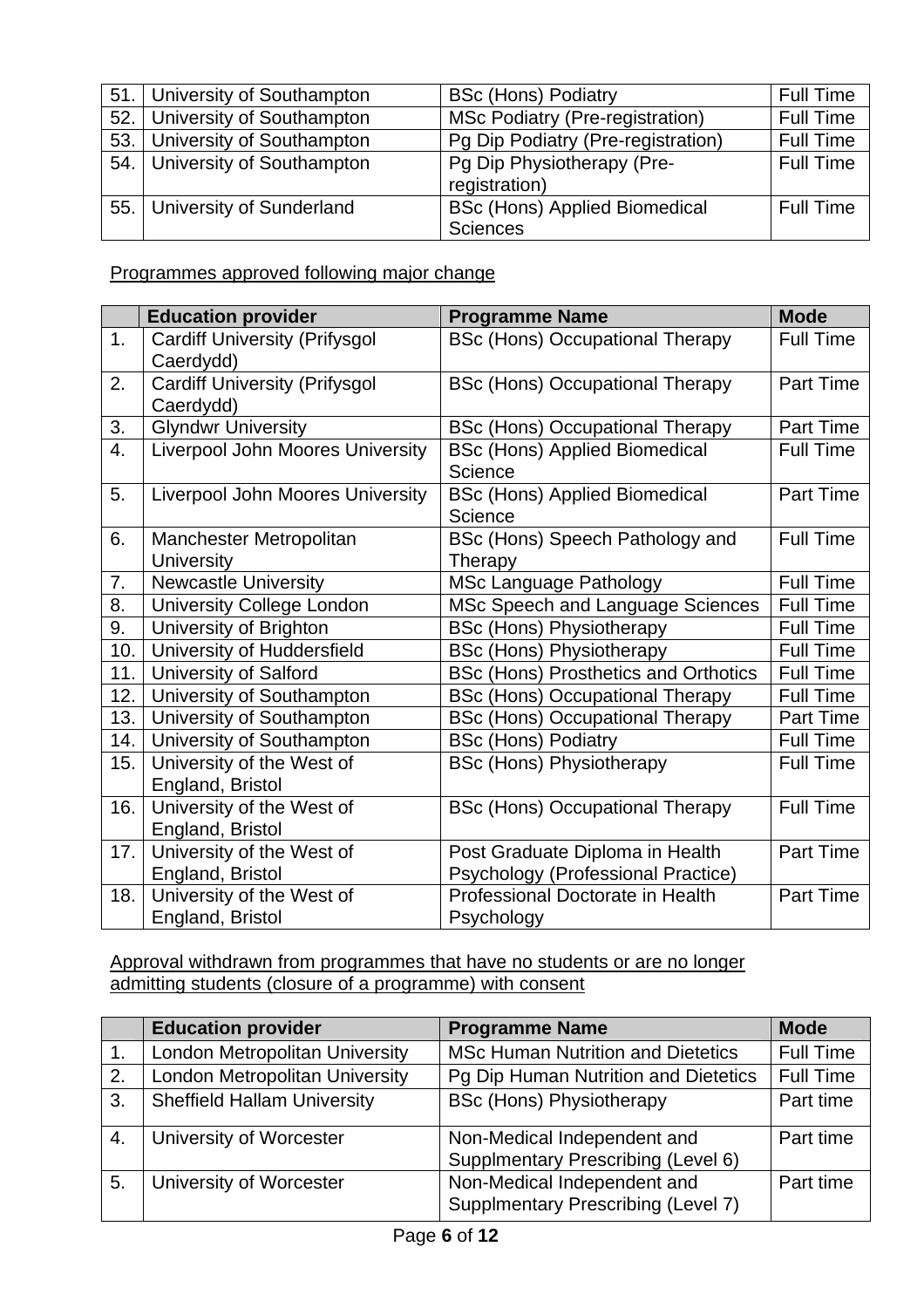## **Thursday 10 May 2012**

#### Programmes approved subject to conditions

|      | <b>Education provider</b>         | <b>Programme Name</b>                    | <b>Mode</b>      |
|------|-----------------------------------|------------------------------------------|------------------|
| 1.   | <b>Anglia Ruskin University</b>   | FDSc in Hearing Aid Audiology            | <b>Distance</b>  |
|      |                                   |                                          | Learning         |
| 2.   | <b>Bangor University</b>          | Doctorate in Clinical Psychology         |                  |
|      |                                   | (D.Clin.Psy)                             | <b>Full Time</b> |
| 3.   | <b>Birmingham City University</b> | Dip HE Paramedic Science                 | <b>Full Time</b> |
| 4.   | New School of Psychotherapy &     |                                          |                  |
|      | Counselling & Middlesex           | <b>DPsych (Existential Counselling</b>   |                  |
|      | <b>University</b>                 | Psychology and Psychotherapy)            | <b>Full Time</b> |
| 5.   | Queen's University of Belfast     | Doctorate in Educational, Child and      | <b>Full Time</b> |
|      |                                   | Adolescent Psychology (DECAP)            |                  |
| 6.   | Royal Holloway, University of     | Doctorate in Clinical Psychology         | <b>Full Time</b> |
|      | London                            | (DClinPsy)                               |                  |
| 7.   | St George's, University of London | Foundation Science Degree in             |                  |
|      |                                   | Paramedic Science (Gibraltar)            | Part Time        |
| 8.   | The Smae Institute                | Diploma in Local Anaesthesia for         | <b>Distance</b>  |
|      |                                   | <b>Podiatry Practice</b>                 | Learning         |
| 9.   | <b>University Campus Suffolk</b>  | Diploma of Higher Education              | <b>Full Time</b> |
|      |                                   | <b>Operating Department Practice</b>     |                  |
| 10.1 | University of Central Lancashire  | BSc (Hons) in Operating Department       | <b>Full Time</b> |
|      |                                   | Practice                                 |                  |
| 11.  | University of Ulster              | <b>BSc (Hons) Diagnostic Radiography</b> |                  |
|      |                                   | and Imaging                              | Full Time        |
| 12.1 | University of Ulster              | BSc (Hons) Radiotherapy and              |                  |
|      |                                   | Oncology                                 | <b>Full Time</b> |
| 13.  | <b>University of Ulster</b>       | BSc (Hons) Speech and Language           |                  |
|      |                                   | Therapy                                  | <b>Full Time</b> |

Programmes approved subject to conditions where educations providers provided observations on those conditions

|    | <b>Education provider</b>   | <b>Programme Name</b>                  | <b>Mode</b>      |
|----|-----------------------------|----------------------------------------|------------------|
|    | Staffordshire University    | <b>BSc (Hons) Applied Biomedical</b>   |                  |
|    |                             | Science                                | Full time        |
|    | University of Ulster        | <b>BSc (Hons) Occupational Therapy</b> | <b>Full Time</b> |
| 3. | <b>University of Ulster</b> | <b>BSc (Hons) Physiotherapy</b>        | <b>Full Time</b> |

Programmes approved with conditions now met

|    | <b>Education provider</b>         | <b>Programme Name</b>            | <b>Mode</b>      |
|----|-----------------------------------|----------------------------------|------------------|
|    | <b>Bangor University</b>          | Doctorate in Clinical Psychology | Full Time        |
|    |                                   | (D.Clin.Psy)                     |                  |
| 2. | Royal Holloway, University of     | Doctorate in Clinical Psychology | <b>Full Time</b> |
|    | London                            | (DClinPsy)                       |                  |
| 3. | St George's, University of London | Foundation Science Degree in     | Part Time        |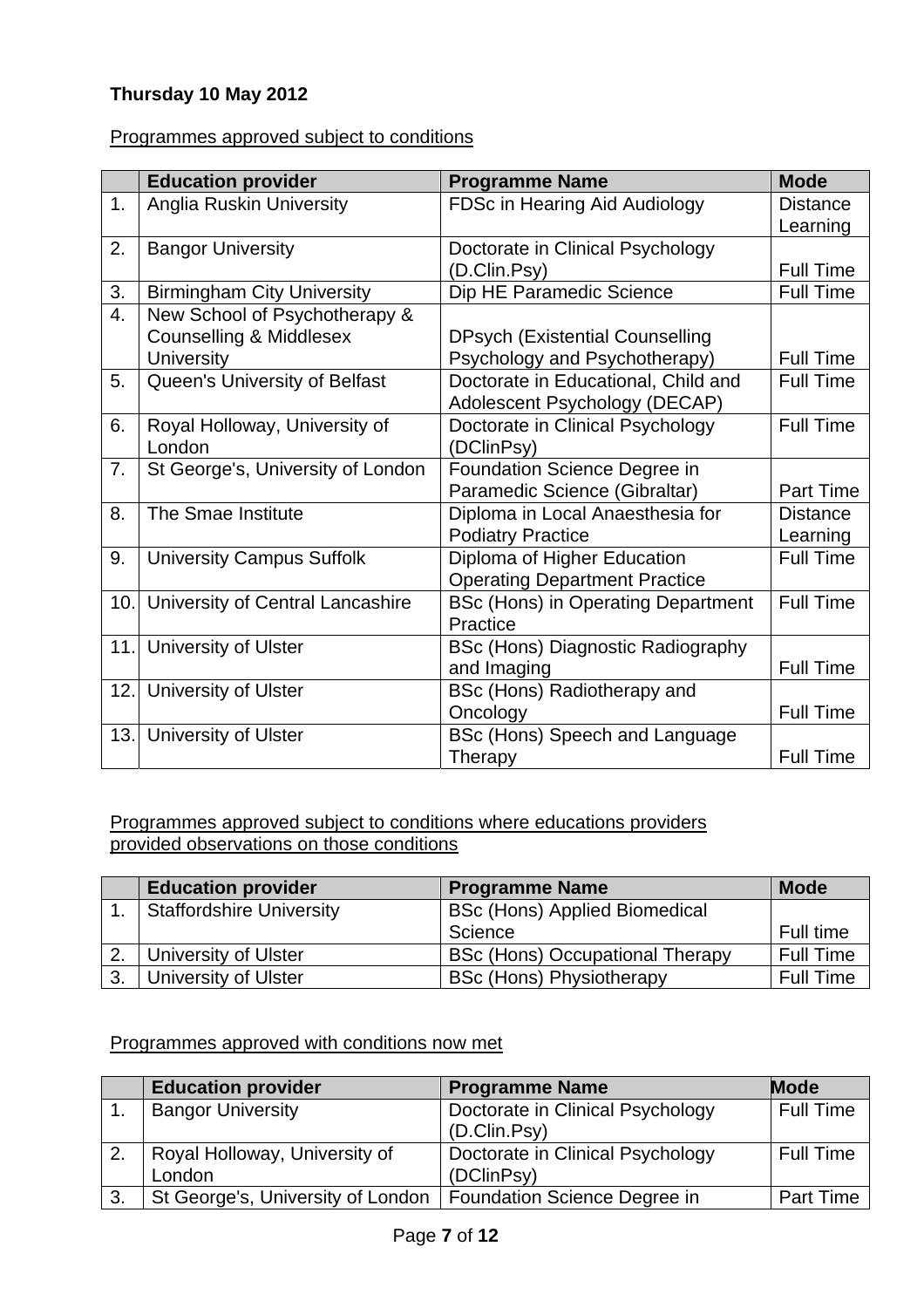|    |                             | Paramedic Science (Gibraltar)         |                  |
|----|-----------------------------|---------------------------------------|------------------|
| 4. | University of East Anglia   | Doctorate in Clinical Psychology      | <b>Full Time</b> |
|    |                             | (ClinPsyD)                            |                  |
| 5. | University of Greenwich,    | <b>BSc (Hons) Paramedic Science</b>   | <b>Full Time</b> |
|    |                             | (London)                              |                  |
| 6. | University of Portsmouth    | <b>BSc (Hons) Healthcare Science</b>  | <b>Full Time</b> |
| 7. | University of Portsmouth    | <b>BSc (Hons) Applied Biomedical</b>  | <b>Full Time</b> |
|    |                             | Science                               |                  |
| 8. | University of Portsmouth    | <b>BSc (Hons) Applied Biomedical</b>  | Part Time        |
|    |                             | Science                               |                  |
| 9. | <b>University of Surrey</b> | <b>BSc (Hons) Nutrition/Dietetics</b> | <b>Full Time</b> |

Programmes approved following annual monitoring audit

|     | <b>Education provider</b>                                  | <b>Programme Name</b>                                                                         | <b>Mode</b>      |
|-----|------------------------------------------------------------|-----------------------------------------------------------------------------------------------|------------------|
| 1.  | <b>Bangor University</b>                                   | Dip HE Operating Department<br>Practice                                                       | <b>Full Time</b> |
| 2.  | <b>Cardiff University (Prifysgol</b><br>Caerdydd)          | <b>BSc (Hons) Physiotherapy</b>                                                               | <b>Full Time</b> |
| 3.  | <b>Cardiff University (Prifysgol</b><br>Caerdydd)          | Postgraduate Certificate in Non-<br><b>Medical Prescribing</b>                                | Part Time        |
| 4.  | <b>City University</b>                                     | <b>BSc (Hons) Radiography</b><br>(Radiotherapy and Oncology)<br>incorporating bridging course | Part Time        |
| 5.  | <b>City University</b>                                     | BSc (Hons) Speech and Language<br>Therapy                                                     | Full Time        |
| 6.  | <b>City University</b>                                     | MSc Speech and Language Therapy                                                               | <b>Full Time</b> |
| 7.  | <b>City University</b>                                     | Pg Dip Speech and Language<br>Therapy                                                         | <b>Full Time</b> |
| 8.  | <b>East Midlands Ambulance</b><br><b>Service NHS Trust</b> | <b>IHCD Paramedic Award</b>                                                                   | <b>Full Time</b> |
| 9.  | <b>East Midlands Ambulance</b><br><b>Service NHS Trust</b> | <b>IHCD Paramedic Award</b>                                                                   | Part Time        |
| 10. | <b>Goldsmiths College University of</b><br>London          | <b>MA Art Psychotherapy</b>                                                                   | <b>Full Time</b> |
| 11. | Goldsmiths College University of<br>London                 | <b>MA Art Psychotherapy</b>                                                                   | Part Time        |
| 12. | Institute of Arts in Therapy &<br>Education                | MA Integrative Arts Psychotherapy                                                             | Part Time        |
| 13. | <b>Leeds Metropolitan University</b>                       | <b>BSc (Hons) Clinical Language</b><br>Sciences (Speech and Language<br>Therapy)              | <b>Full Time</b> |
| 14. | <b>Leeds Metropolitan University</b>                       | <b>BSc (Hons) Dietetics</b>                                                                   | <b>Full Time</b> |
| 15. | <b>Leeds Metropolitan University</b>                       | <b>BSc (Hons) Physiotherapy</b>                                                               | <b>Full Time</b> |
| 16. | <b>Leeds Metropolitan University</b>                       | <b>MA Art Psychotherapy Practice</b>                                                          | <b>Full Time</b> |
| 17. | Leeds Metropolitan University                              | <b>MA Art Psychotherapy Practice</b>                                                          | Part Time        |
| 18. | <b>Leeds Metropolitan University</b>                       | MSc Physiotherapy (Pre-registration)                                                          | <b>Full Time</b> |
| 19. | <b>Leeds Metropolitan University</b>                       | <b>Non-Medical Prescribing</b>                                                                | Part Time        |
| 20. | Leeds Metropolitan University                              | <b>Pg Dip Dietetics</b>                                                                       | Full Time        |
| 21. | <b>London South Bank University</b>                        | <b>BSc (Hons) Physiotherapy</b>                                                               | Part Time        |
| 22. | <b>London South Bank University</b>                        | Postgraduate Certificate in Non-                                                              | Part Time        |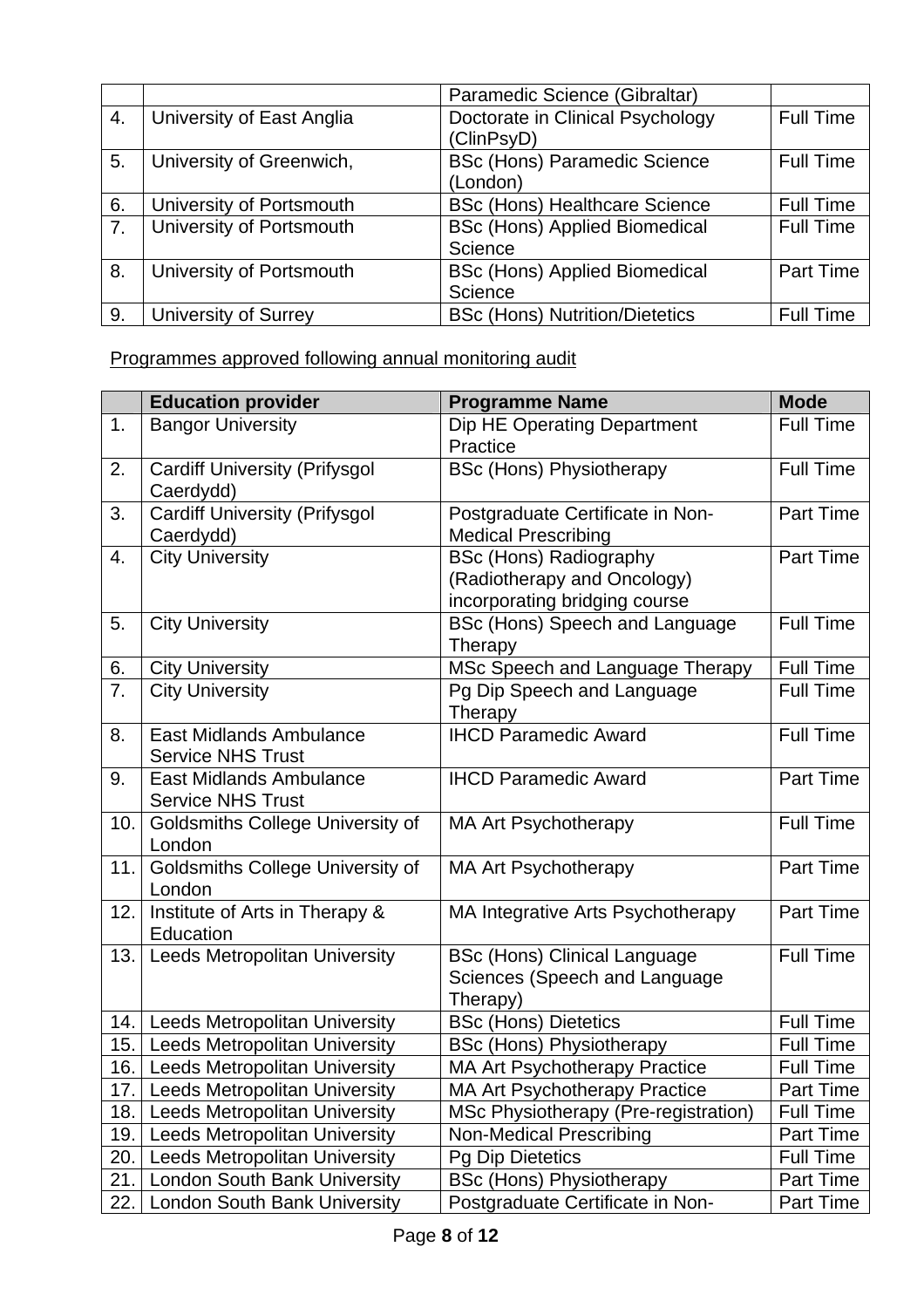|            |                                                               | medical Prescribing                                                      |                                      |
|------------|---------------------------------------------------------------|--------------------------------------------------------------------------|--------------------------------------|
| 23.        | <b>Nordoff Robbins</b>                                        | Master of Music Therapy (Nordoff                                         | <b>Full Time</b>                     |
|            |                                                               | Robbins): Music, Health, Society                                         |                                      |
| 24.        | Northumbria University at                                     | Diploma of Higher Education                                              | <b>Full Time</b>                     |
|            | <b>Newcastle</b>                                              | <b>Operating Department Practice</b>                                     |                                      |
| 25.        | Northumbria University at                                     | <b>MSc Physiotherapy</b>                                                 | <b>Full Time</b>                     |
|            | Newcastle                                                     |                                                                          |                                      |
| 26.        | Northumbria University at                                     | <b>BSc (Hons) Physiotherapy</b>                                          | <b>Full Time</b>                     |
|            | Newcastle                                                     |                                                                          |                                      |
| 27.        | Northumbria University at                                     | Prescribing for Non Medical Health                                       | <b>Full Time</b>                     |
|            | Newcastle                                                     | Professionals                                                            |                                      |
| 28.        | Northumbria University at                                     | Prescribing for Non Medical Health                                       | Part Time                            |
|            | <b>Newcastle</b>                                              | Professionals                                                            |                                      |
| 29.        | Queen Margaret University                                     | <b>BSc (Hons) Dietetics</b>                                              | <b>Full Time</b>                     |
| 30.        | <b>Queen Margaret University</b>                              | <b>BSc (Hons) Podiatry</b>                                               | <b>Full Time</b>                     |
| 31.        | <b>Queen Margaret University</b>                              | <b>BSc Podiatry</b>                                                      | <b>Full Time</b>                     |
| 32.        | <b>Queen Margaret University</b>                              | BSc (Hons) Speech and Language                                           | <b>Full Time</b>                     |
|            |                                                               | Therapy                                                                  |                                      |
| 33.<br>34. | <b>Queen Margaret University</b><br>Queen Margaret University | <b>BSc (Hons) Therapeutic Radiography</b>                                | <b>Full Time</b><br><b>Part Time</b> |
|            |                                                               | <b>Extended Independent Prescribing</b><br>and Supplementary Prescribing |                                      |
| 35.        | Queen Margaret University                                     | Graduate Diploma Speech and                                              | <b>Full Time</b>                     |
|            |                                                               | Language Therapy                                                         |                                      |
| 36.        | Queen Margaret University                                     | MSc (pre registration) in Speech and                                     | <b>Full Time</b>                     |
|            |                                                               | Language Therapy                                                         |                                      |
| 37.        | Queen Margaret University                                     | MSc (pre registration) in Speech and                                     | Part Time                            |
|            |                                                               | Language Therapy                                                         |                                      |
| 38.        | Queen Margaret University                                     | <b>MSc Dietetics</b>                                                     | <b>Full Time</b>                     |
| 39.        | Queen Margaret University                                     | <b>MSc Dietetics</b>                                                     | Part Time                            |
| 40.        | <b>Queen Margaret University</b>                              | <b>MSc Music Therapy (Nordoff</b>                                        | <b>Full Time</b>                     |
|            |                                                               | Robbins)                                                                 |                                      |
| 41.        | Queen Margaret University                                     | Pg Dip Dietetics                                                         | Full Time                            |
| 42.        | Queen Margaret University                                     | <b>Pg Dip Dietetics</b>                                                  | Part Time                            |
| 43.        | Queen Margaret University                                     | Pg Dip Radiotherapy and Oncology                                         | <b>Full Time</b>                     |
| 44.        | Queen Margaret University                                     | <b>Pharmacology for Podiatrists</b>                                      | Part Time                            |
| 45.        | <b>Roehampton University</b>                                  | <b>MA Art Psychotherapy</b>                                              | <b>Full Time</b>                     |
| 46.        | <b>Roehampton University</b>                                  | <b>MA Art Psychotherapy</b>                                              | Part Time                            |
| 47.        | <b>Sheffield Hallam University</b>                            | <b>Supplementary Prescribing</b>                                         | Part Time                            |
| 48.        | The Robert Gordon University                                  | <b>Non-Medical Prescribing</b>                                           | Part Time                            |
| 49.        | The University of Northampton                                 | <b>BSc (Hons) Podiatry</b>                                               | <b>Full Time</b>                     |
| 50.        | The University of Northampton                                 | <b>FDSc Paramedic Science</b>                                            | <b>Full Time</b>                     |
| 51.        | The University of Northampton                                 | <b>FDSc Paramedic Science</b>                                            | Part Time                            |
| 52.        | University of Plymouth                                        | <b>BSc (Hons) Occupational Therapy</b>                                   | <b>Full Time</b>                     |
| 53.        | University of Plymouth                                        | <b>BSc (Hons) Occupational Therapy</b>                                   | Part Time                            |
| 54.        | University of Plymouth                                        | <b>BSc (Hons) Paramedic Practitioner</b>                                 | <b>Full Time</b>                     |
|            |                                                               | (Community Emergency Health)                                             |                                      |
| 55.        | University of Plymouth                                        | <b>BSc (Hons) Paramedic Practitioner</b>                                 | Part Time                            |
|            |                                                               | (Community Emergency Health)                                             |                                      |
| 56.        | University of Plymouth                                        | <b>BSc (Hons) Podiatry</b>                                               | <b>Full Time</b>                     |
| 57.        | University of Plymouth                                        | <b>DipHE Operating Department</b>                                        | <b>Full Time</b>                     |
|            |                                                               | Practice                                                                 |                                      |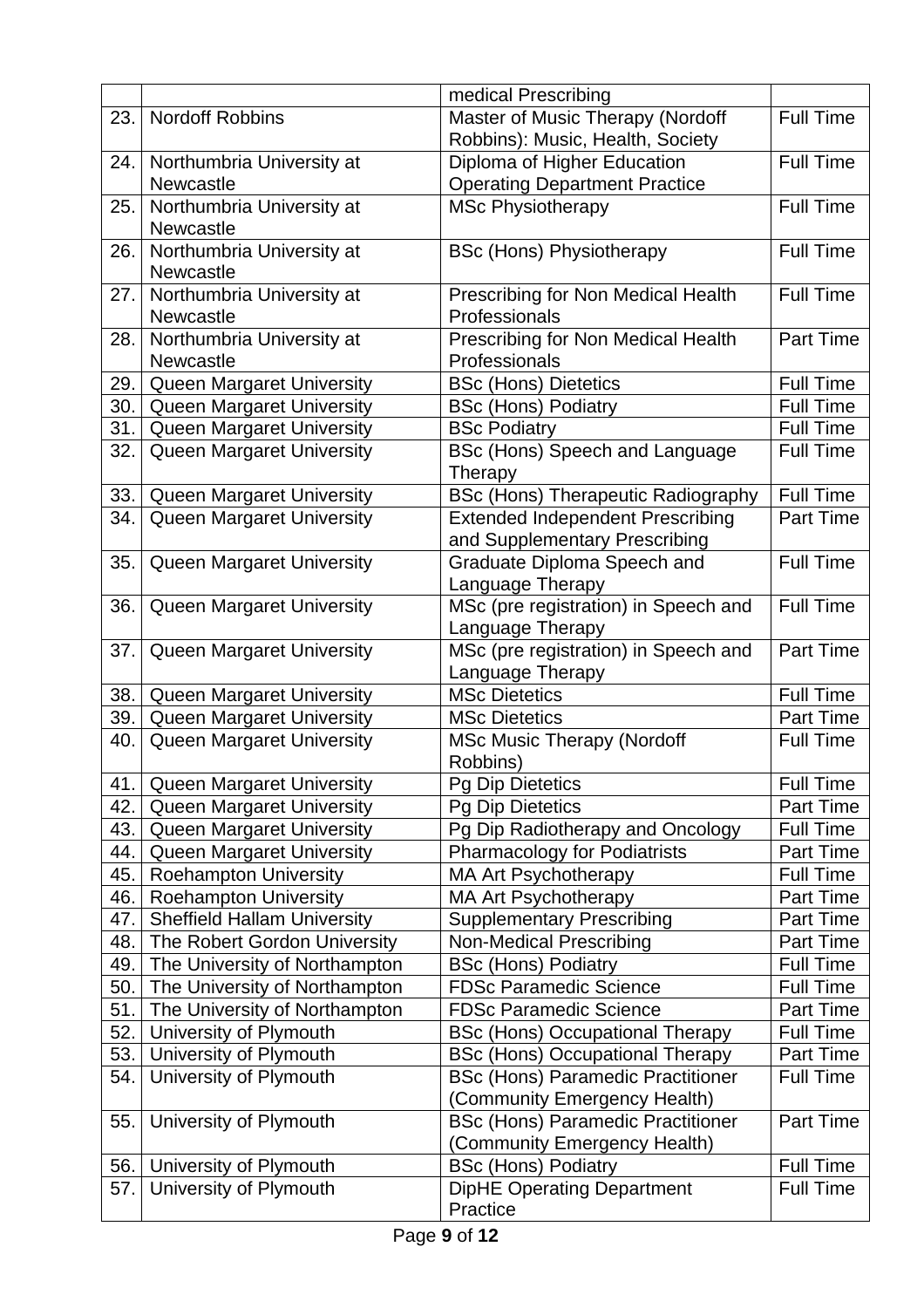| 58. | University of Plymouth             | Diploma in Higher Education              | <b>Full Time</b> |
|-----|------------------------------------|------------------------------------------|------------------|
|     |                                    | <b>Paramedic Studies (Community</b>      |                  |
|     |                                    | <b>Emergency Health)</b>                 |                  |
| 59. | University of Plymouth             | Diploma in Higher Education              | Part Time        |
|     |                                    | <b>Paramedic Studies (Community</b>      |                  |
|     |                                    | <b>Emergency Health)</b>                 |                  |
| 60. | University of Plymouth             | <b>Graduate Diploma Paramedic</b>        | <b>Full Time</b> |
|     |                                    | <b>Practitioner (Community Emergency</b> |                  |
|     |                                    | Health)                                  |                  |
| 61. | University of Plymouth             | Graduate Diploma Paramedic               | Part Time        |
|     |                                    | <b>Practitioner (Community Emergency</b> |                  |
|     |                                    | Health)                                  |                  |
| 62. | University of Plymouth             | <b>Supplementary Prescribing</b>         | Part Time        |
| 63. | <b>University of Stirling</b>      | <b>Non-Medical Prescribing</b>           | Part Time        |
| 64. | University of Ulster               | <b>BSc (Hons) Dietetics</b>              | <b>Full Time</b> |
| 65. | University of Ulster               | <b>MSc Dietetics</b>                     | <b>Full Time</b> |
| 66. | University of Ulster               | <b>Pg Dip Dietetics</b>                  | <b>Full Time</b> |
| 67. | University of Wales Institute      | <b>BSc (Hons) Podiatry</b>               | <b>Full Time</b> |
|     | Cardiff                            |                                          |                  |
| 68. | University of the West of Scotland | <b>Advanced Non-Medical Prescribing</b>  | Part Time        |
| 69. | University of the West of Scotland | <b>BSc (Hons) Applied Biomedical</b>     | <b>Full Time</b> |
|     |                                    | <b>Sciences</b>                          |                  |
| 70. | University of the West of Scotland | <b>Non-Medical Prescribing</b>           | Flexible         |
| 71. | University of the West of Scotland | <b>Non-Medical Prescribing</b>           | Part Time        |
| 72. | York St John University            | <b>BHSc (Hons) Physiotherapy In</b>      | <b>Part Time</b> |
|     |                                    | Service                                  | (In              |
|     |                                    |                                          | Service)         |

Programmes approved on receipt of an annual monitoring declaration

|     | <b>Education provider</b>                            | <b>Programme Name</b>                                               | <b>Mode</b>      |
|-----|------------------------------------------------------|---------------------------------------------------------------------|------------------|
| 1.  | <b>Canterbury Christ Church</b><br><b>University</b> | <b>BSc (Hons) Diagnostic Radiography</b>                            | <b>Full Time</b> |
| 2.  | <b>Canterbury Christ Church</b><br>University        | <b>BSc (Hons) Occupational Therapy</b>                              | <b>Full Time</b> |
| 3.  | <b>Canterbury Christ Church</b><br><b>University</b> | Supplementary Prescribing for Allied<br><b>Health Professionals</b> | <b>Part Time</b> |
| 4.  | <b>Canterbury Christ Church</b><br>University        | <b>DipHE Operating Department</b><br>Practice                       | Full Time        |
| 5.  | <b>Canterbury Christ Church</b><br><b>University</b> | <b>BSc (Hons) Operating Department</b><br>Practice                  | <b>Full Time</b> |
| 6.  | St George's, University of London                    | <b>BSc (Hons) Physiotherapy</b>                                     | <b>Full Time</b> |
| 7.  | St George's, University of London                    | <b>Foundation Science Degree in</b><br><b>Paramedic Science</b>     | <b>Full Time</b> |
| 8.  | St George's, University of London                    | <b>Foundation Science Degree in</b><br><b>Paramedic Science</b>     | <b>Part Time</b> |
| 9.  | St George's, University of London                    | BSc (Hons) Diagnostic Radiography                                   | <b>Full Time</b> |
| 10. | <b>Staffordshire University</b>                      | Foundation Degree in Paramedic<br>Science                           | <b>Full Time</b> |
| 11. | <b>Staffordshire University</b>                      | <b>DipHE Operating Department</b><br>Practice                       | <b>Full Time</b> |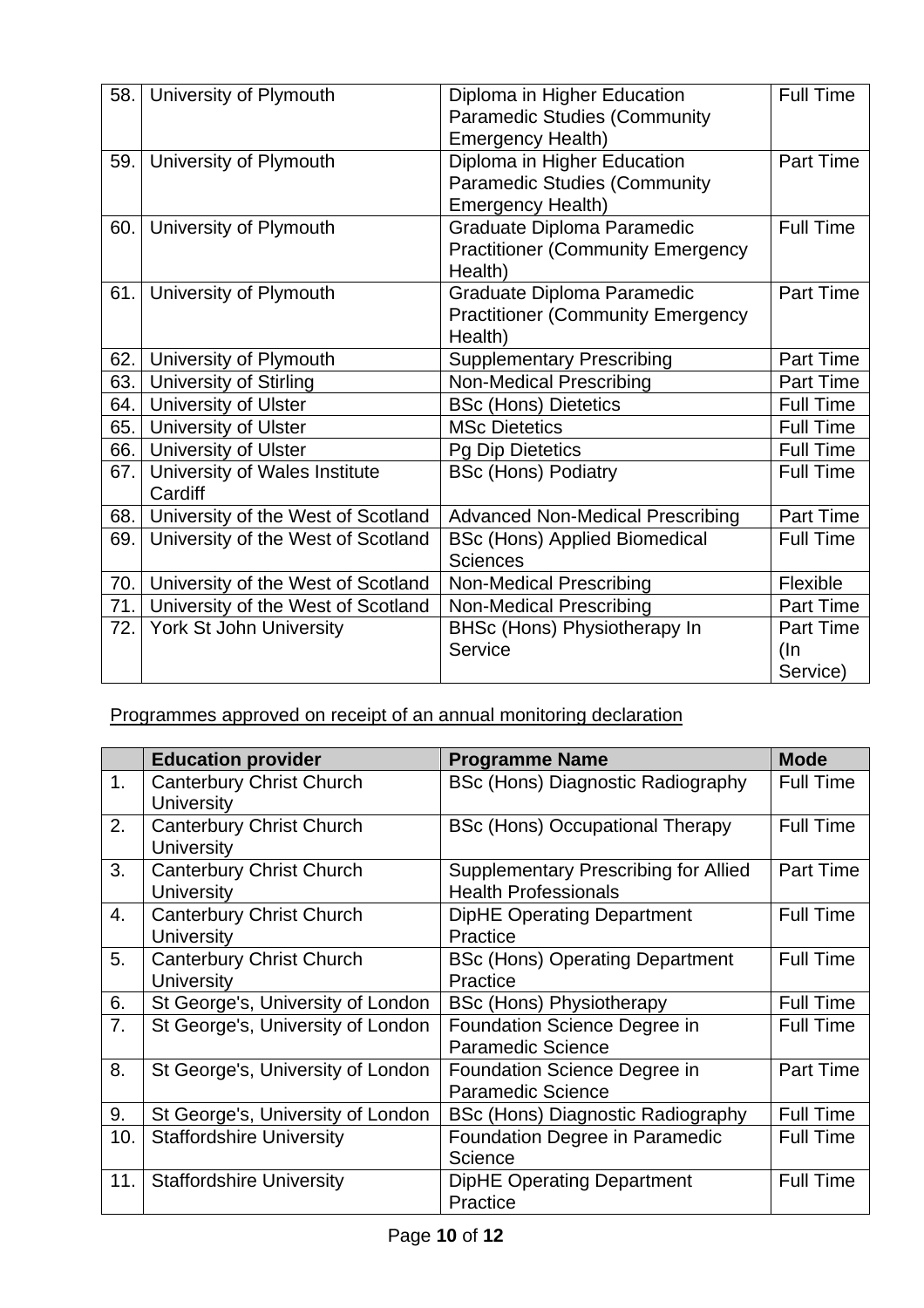| 12. | University of Chester     | <b>MSc Nutrition and Dietetics</b>        | <b>Full Time</b> |
|-----|---------------------------|-------------------------------------------|------------------|
| 13. | University of Chester     | Pg Dip Nutrition and Dietetics            | <b>Full Time</b> |
| 14. | University of Chester     | <b>Non-Medical Prescribing</b>            | <b>Part Time</b> |
| 15. | University of East Anglia | <b>DipHE Operating Department</b>         | Full Time        |
|     |                           | Practice                                  |                  |
| 16. | University of Exeter      | <b>BSc (Hons) Medical Imaging</b>         | <b>Full Time</b> |
|     |                           | (Diagnostic Radiography)                  |                  |
| 17. | University of Leicester   | Dip HE in Operating Department            | <b>Full Time</b> |
|     |                           | Practice                                  |                  |
| 18. | University of Portsmouth  | <b>FdSc Paramedic Science</b>             | <b>Full Time</b> |
| 19. | University of Portsmouth  | <b>FdSc Paramedic Science</b>             | <b>Part Time</b> |
| 20. | University of Portsmouth  | BSc (Hons) Diagnostic Radiography         | <b>Full Time</b> |
| 21. | University of Portsmouth  | <b>BSc (Hons) Therapeutic Radiography</b> | <b>Full Time</b> |
| 22. | University of Portsmouth  | Dip HE Operating Department               | Full Time        |
|     |                           | Practice                                  |                  |
| 23. | University of Reading     | BSc (Hons) Speech and Language            | <b>Full Time</b> |
|     |                           | Therapy                                   |                  |
| 24. | University of Reading     | MSc Speech and Language Therapy           | <b>Full Time</b> |
| 25. | University of Sheffield   | <b>MMED Sci Clinical Communication</b>    | <b>Full Time</b> |
|     |                           | <b>Studies</b>                            |                  |
| 26. | University of Sheffield   | <b>B.Med Sci (Hons) Speech</b>            | <b>Full Time</b> |
| 27. | University of Sheffield   | <b>BMed Sci (Hons) Orthoptics</b>         | <b>Full Time</b> |

Programmes approved following major change

|     | <b>Education provider</b>        | <b>Programme Name</b>                    | <b>Mode</b>      |
|-----|----------------------------------|------------------------------------------|------------------|
| 1.  | <b>Bangor University</b>         | Dip HE Operating Department              | <b>Full Time</b> |
|     |                                  | Practice                                 |                  |
| 2.  | Manchester Metropolitan          | <b>BSc (Hons) Applied Biomedical</b>     | <b>Full Time</b> |
|     | <b>University</b>                | Science                                  |                  |
| 3.  | Manchester Metropolitan          | <b>BSc (Hons) Applied Biomedical</b>     | Part Time        |
|     | <b>University</b>                | Science                                  |                  |
| 4.  | Manchester Metropolitan          | BSc (Hons) Psychology and Speech         | <b>Full Time</b> |
|     | <b>University</b>                | Pathology                                |                  |
| 5.  | <b>Newcastle University</b>      | BSc (Hons) Speech and Language           | <b>Full Time</b> |
|     |                                  | <b>Sciences</b>                          |                  |
| 6.  | <b>Newcastle University</b>      | <b>MSc Language Pathology</b>            | <b>Full Time</b> |
| 7.  | <b>Oxford Brookes University</b> | <b>FdSc Paramedic Emergency Care</b>     | <b>Mixed</b>     |
|     |                                  |                                          | Mode             |
| 8.  | <b>Oxford Brookes University</b> | <b>FdSc Paramedic Emergency Care</b>     | <b>Full Time</b> |
| 9.  | <b>Oxford Brookes University</b> | <b>FdSc Paramedic Emergency Care</b>     | Part Time        |
| 10. | University of Central Lancashire | <b>Advanced Certificate Non Medical</b>  | <b>Part Time</b> |
|     |                                  | Prescribing                              |                  |
| 11. | University of Cumbria            | Non-Medical Prescribing (Masters         | Part Time        |
|     |                                  | Level)                                   |                  |
| 12. | University of Cumbria            | <b>Non-Medical Prescribing</b>           | Part Time        |
|     |                                  | (Undergraduate Level)                    |                  |
| 13. | University of Hertfordshire      | <b>MA Art Therapy</b>                    | <b>Full Time</b> |
| 14. | University of Hertfordshire      | <b>MA Art Therapy</b>                    | Part Time        |
| 15. | University of Huddersfield       | <b>BSc (Hons) Occupational Therapy</b>   | <b>Full Time</b> |
| 16. | University of Liverpool          | <b>BSc (Hons) Diagnostic Radiography</b> | <b>Full Time</b> |